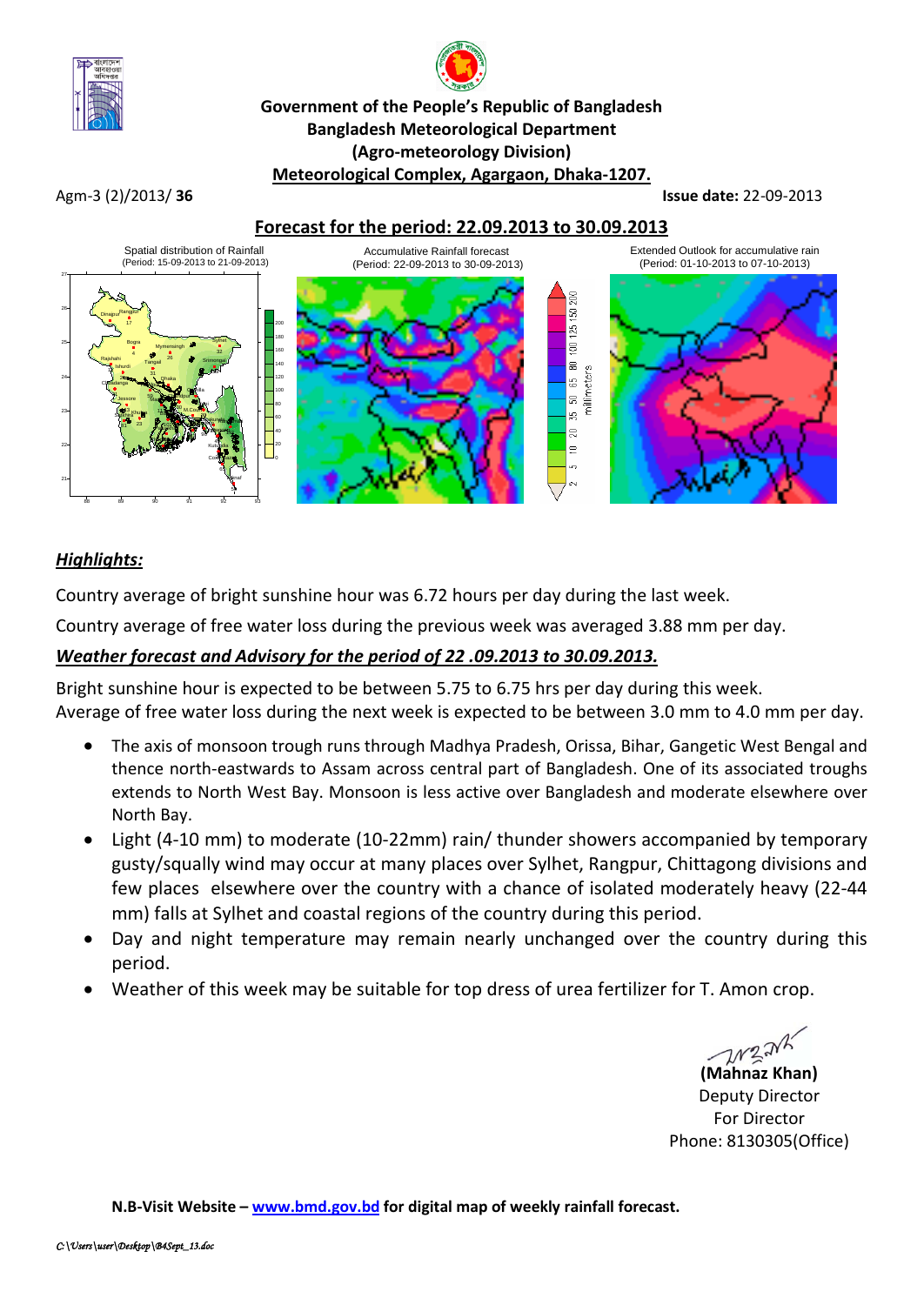# **Bangla Version**

#### পূর্বাভাস, সময়: ২২-০৯-২০১৩ থেকে ৩০-০৯-২০১৩



#### প্রধান বৈশিষ্ট্য সমূহঃ-

গত সপ্তাহে দেশের দৈনিক উজ্জল সর্যকিরণ কালের গড় ৬.৭২ ঘন্টা ছিল । গত সপ্তাহে দেশের দৈনিক বাম্পীভবনের গড় ৩.৮৮ মিঃ মিঃ ছিল।

### আবহাওয়া পূর্বাভাসঃ-২২-০৯-২০১৩ থেকে ৩০-০৯-২০১৩ ইং পর্যন্ত।

এ সপ্তাহে দৈনিক উজ্জল সূর্য কিরণ কাল ৫.৭৫ থেকে ৬.৭৫ ঘন্টার মধ্যে থাকতে পারে ।

আগামী সপ্তাহের বাষ্পীভবনের দৈনিক গড় মান ৩.০ মিঃমিঃ থেকে ৪.০ মিঃমিঃ থাকতে পারে।

- মৌসূমী অক্ষের বর্ধিতাংশটি মধ্যপ্রদেশ, উড়িষ্যা, বিহার, গাঙ্গেয় পশ্চিমবঙ্গ হয়ে উত্তর পূর্ব দিকে বাংলাদেশের মধ্যাঞ্চল দিয়ে আসাম পর্যন্ত বিস্তৃত রয়েছে। এর একটি বর্ধিতাংশ উত্তর-পশ্চিম বঙ্গোপসাগর পর্যন্ত বিস্তৃত। বাংলাদেশের উপর মৌসমী বায়ু প্রবাহ কম সক্রিয় এবং উত্তর বঙ্গোপসাগরের অন্যত্র মাঝারী ধরনের রয়েছে।
- এ সময়ে সিলেট, রংপুর ও চট্টগ্রাম বিভাগের অনেক স্থানে এবং দেশের অন্যত্র কিছু কিছু স্থানে অস্থায়ী ভাবে দমকা অথবা ঝড়ো হাওয়াসহ হাল্কা (৪-১০ মিঃ মিঃ) থেকে মাঝারী (১০-২২মিঃমিঃ) ধরণের বৃষ্টি অথবা বজ্রবৃষ্টি হতে পারে, সে সাথে সিলেট এবং উপকূলীয় অঞ্চলে বিক্ষিগুভাবে মাঝারী ধরনের ভারী ( ২২-৪৪ মিঃ মিঃ) বর্ষণ হতে পারে।
- এ সময়ে দিন ও রাতের তাপমাত্রা প্রায় অপরিবর্তিত থাকতে পারে ।
- এ সময়ের আবহাওয়া রোপা আমন ধানে ইউরিয়া সারের উপরিপ্রয়োগের উপযোগী থাকতে পারে।

M2NK

(মাহনাজ খান) উপ-পরিচালক পরিচালকের পক্ষে ফোনঃ ৮১৩০৩০৫(দপ্তর)

বিঃ দ্রঃ- পূর্বাভাসের ডিজিটাল map দেখতে visit করুন- www.bmd.gov.bd